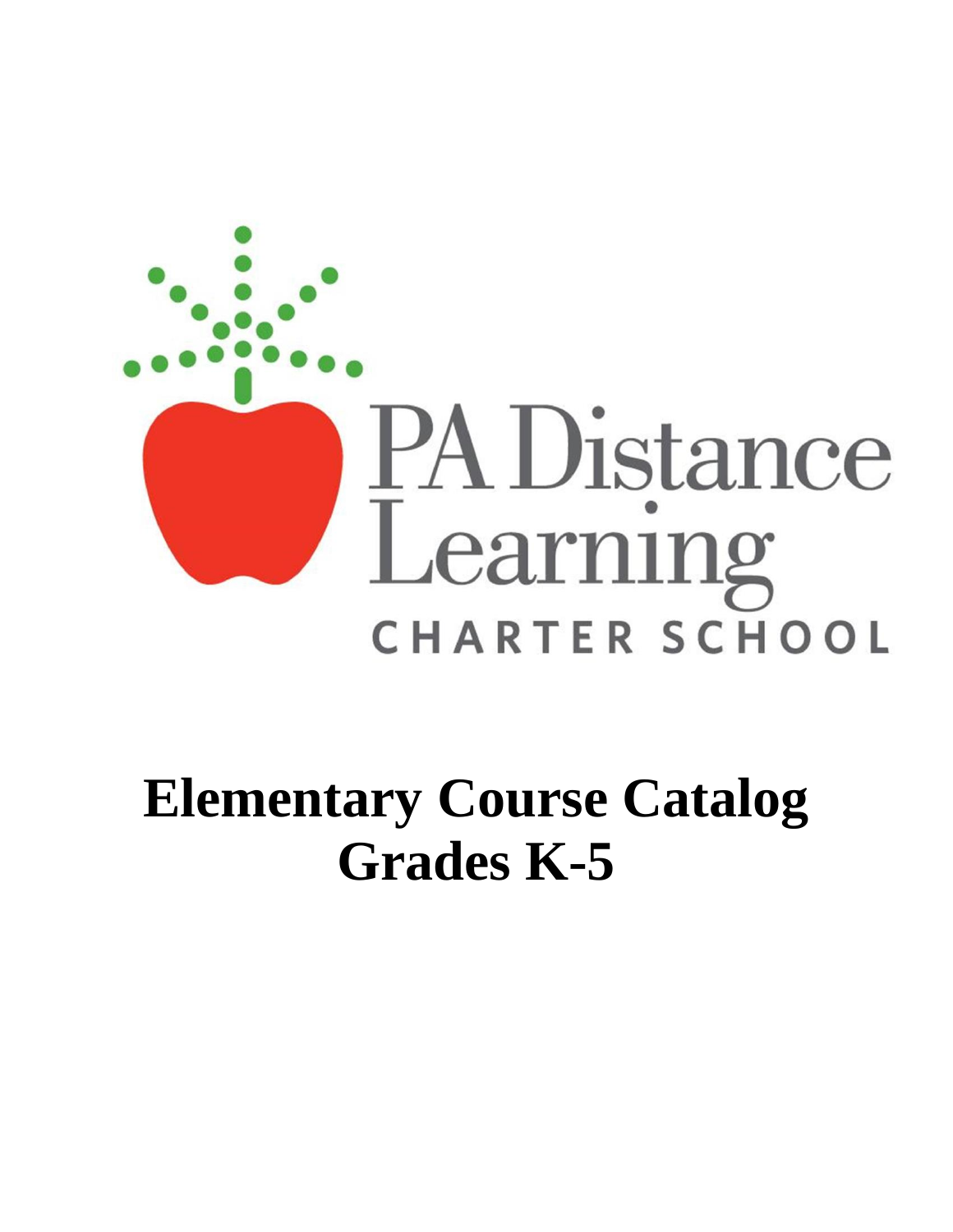# **Elementary Kindergarten – 5 th Grade**

Elementary school students are expected to attend live-learning sessions as listed on his/her online school calendar. There are daily lessons in elementary courses to complete every school calendar day. Pennsylvania public school regulations require every elementary school student to spend a minimum of 5.0 hours completing school work each day.

# **Kindergarten Courses**

#### **Kindergarten English Language Arts**

Course length: Full-year

Curriculum Resource: *Savvas MyView Literacy Kindergarten* and *Heggerty Phonemic Awareness*

In English Language Arts, students will master concepts including reading, writing, speaking, listening, and viewing using a collection of authentic reading texts and collaborative writing workshops. Books used in class will come from a variety of genres. Connected reading and writing workshops focus on teaching and critical thinking skills and strategies students need to be highly competent thinkers, readers and writers ready for their futures. Daily phonemic awareness will allow students to engage in activities teaching early skills such as rhyming and onset fluency, basic skills of blending and segmenting sounds, and working with the complex and advanced skills of substituting, adding, and deleting phonemes. Students will also continue to build upon their knowledge of letter recognition and corresponding sounds, and language awareness.

#### **Kindergarten Mathematics**

Course length: Full-year

Curriculum Resource: *Zearn*

Kindergarten Mathematics is about representing, relating, and operating on whole numbers, initially with sets of objects, as well as describing shapes and space. More learning time in Kindergarten is devoted to numbers than to other topics. Key areas of focus for Kindergarten include addition and subtraction concepts, skills, and problem solving. The required fluency at the end of Kindergarten Mathematics is to add and subtract fluently within 5.

#### **Kindergarten Social Studies**

Course length: Full-year

Curriculum Resource: *Savvas MyWorld*

In Social Studies, students will explore concepts including history, geography, economics, civics, and culture, to prepare them for their interaction in their community and beyond. A variety of resources will be utilized to practice these concepts.

#### **Kindergarten Science**

Course length: Full-year Curriculum Resource: *Mystery Science*

In Science, students will dive into concepts including physical science, Earth science, life science, and scientific investigation and experimentation. Students will use a variety of resources to explore these concepts.

#### **Kindergarten Music**

Course length: Semester

Kindergarten Music is designed to introduce the fundamental concepts of music such as tempo, dynamics, timbre, meter, beat and melody. Students will participate in various musical activities allowing them to develop their musicianship skills as well as foster an interest in Music. Activities include dancing, singing, games and instrument playing.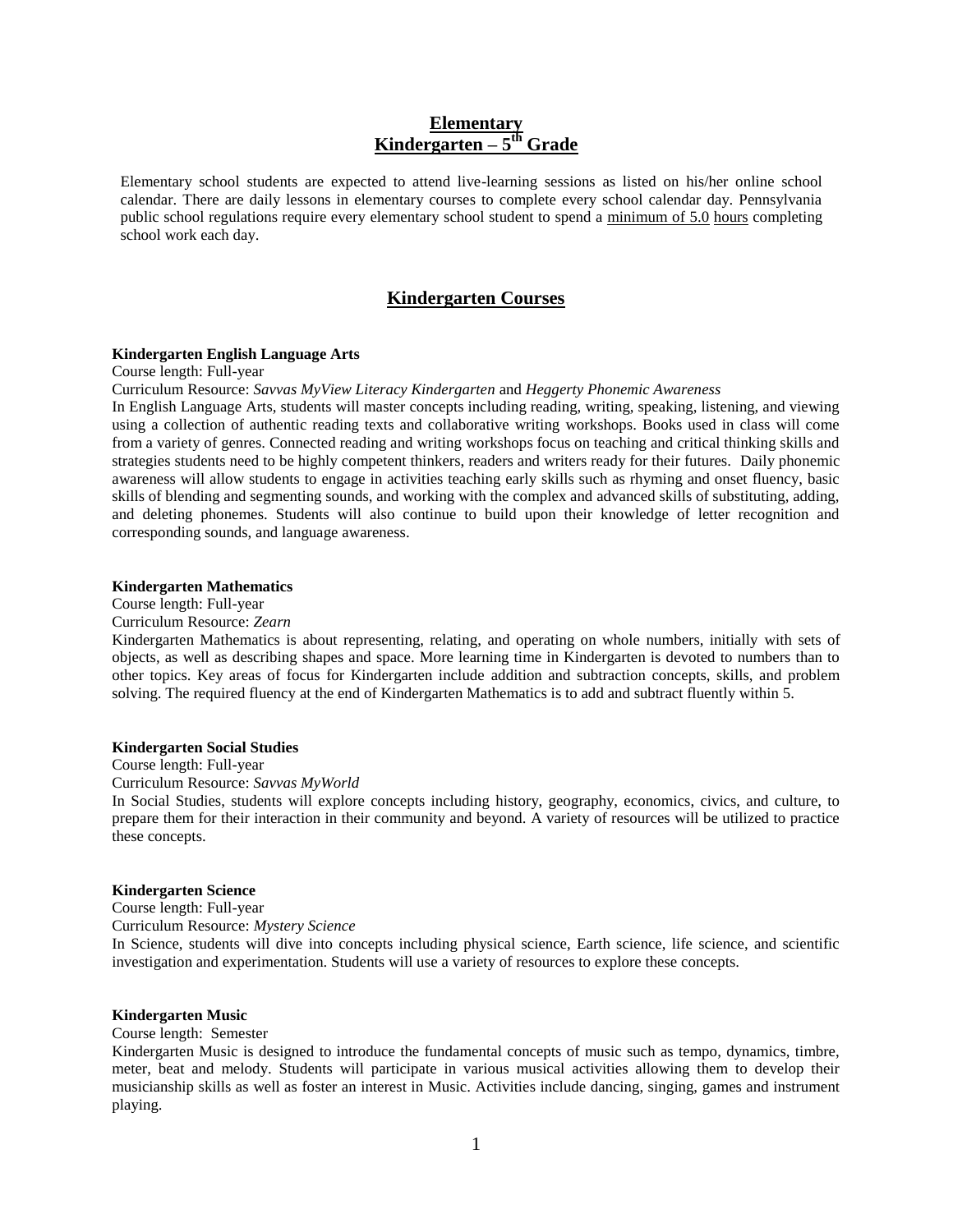# **Kindergarten Visual Art**

# Course length: Semester

Kindergarten Visual Art is designed to introduce the fundamental concepts of visual arts such as line, pattern, color, and shape, while also exposing children to aesthetic and critical analysis. Students will have the opportunity to learn about art and artists from around the world, as well as the opportunity to showcase their work.

#### **Kindergarten Health and Wellness**

### Course length: Full-year

# Curriculum Resource: *Edmentum Courseware*

Throughout this course, students will be able to meet Pennsylvania Academic Standards for Health, Safety and Physical Education by being engaged in lessons focused on the following concepts: concepts of health, healthful living, safety and injury prevention, physical activity and concepts, and principles and strategies of movement. To meet the physical activity standards, students are responsible for engaging in daily physical activities by completing a weekly fit log. This approach makes fitness very personal and individualized while giving the students the freedom to choose their own fitness activities. In addition to weekly fit logs, students will test their overall fitness levels by participating and completing the Presidential Youth Fitness Program. Units of study include: Introduction to Health & Wellness, Effects of Physical Activity, Presidential Youth Fitness Program, Spatial Awareness, Basic Fundamental Movement Skills, Hygiene, Nutrition, and Introduction to Body Systems, Dental Health, and Safety.

### **Kindergarten Homeroom**

# Course Length: Full-year

This serves as an introduction to career readiness/ life skills. Students enrolled in Kindergarten homeroom will be taught skills by a certified school counselor introducing the topics of bullying, goal setting, mindfulness, growth mindset, emotional regulation, and interpersonal skills.

# **1 st Grade Courses**

# **1 st Grade English Language Arts**

Course length: Full-year

#### Curriculum Resource: *Savvas MyView Literacy*

In English Language Arts, students will master concepts including reading comprehension, phonics, phonemic awareness, fluency, grammar, and writing. Daily phonemic awareness will allow students to engage in activities teaching early skills such as rhyming and onset fluency, basic skills of blending and segmenting sounds, and working with the complex and advanced skills of substituting, adding, and deleting phonemes. Students will also continue to build upon their knowledge of letter recognition and corresponding sounds, and language awareness. Grade 1 phonics, spelling, and handwriting is about: letter formation, phonological and phonemic awareness, sound mastery, word study and advanced word study, irregular (trick) word instruction, vocabulary, fluency, comprehension strategies, and written language. Nonfiction and fiction books will be used to support students' learning. Students learn to apply these skills to their day-to-day lives, and they are provided the opportunity to share their ideas with their peers.

# **1 st Grade Mathematics**

Course length: Full-year

#### Curriculum Resource: *Zearn*

Grade 1 Mathematics is about developing understanding of addition, subtraction, and strategies for addition and subtraction within 20; developing understanding of whole number relationships and place value, including grouping in tens and ones; developing understanding of linear measurement and measuring lengths as iterating length units; reasoning about attributes of, and composing and decomposing geometric shapes. Key areas of focus for Grade 1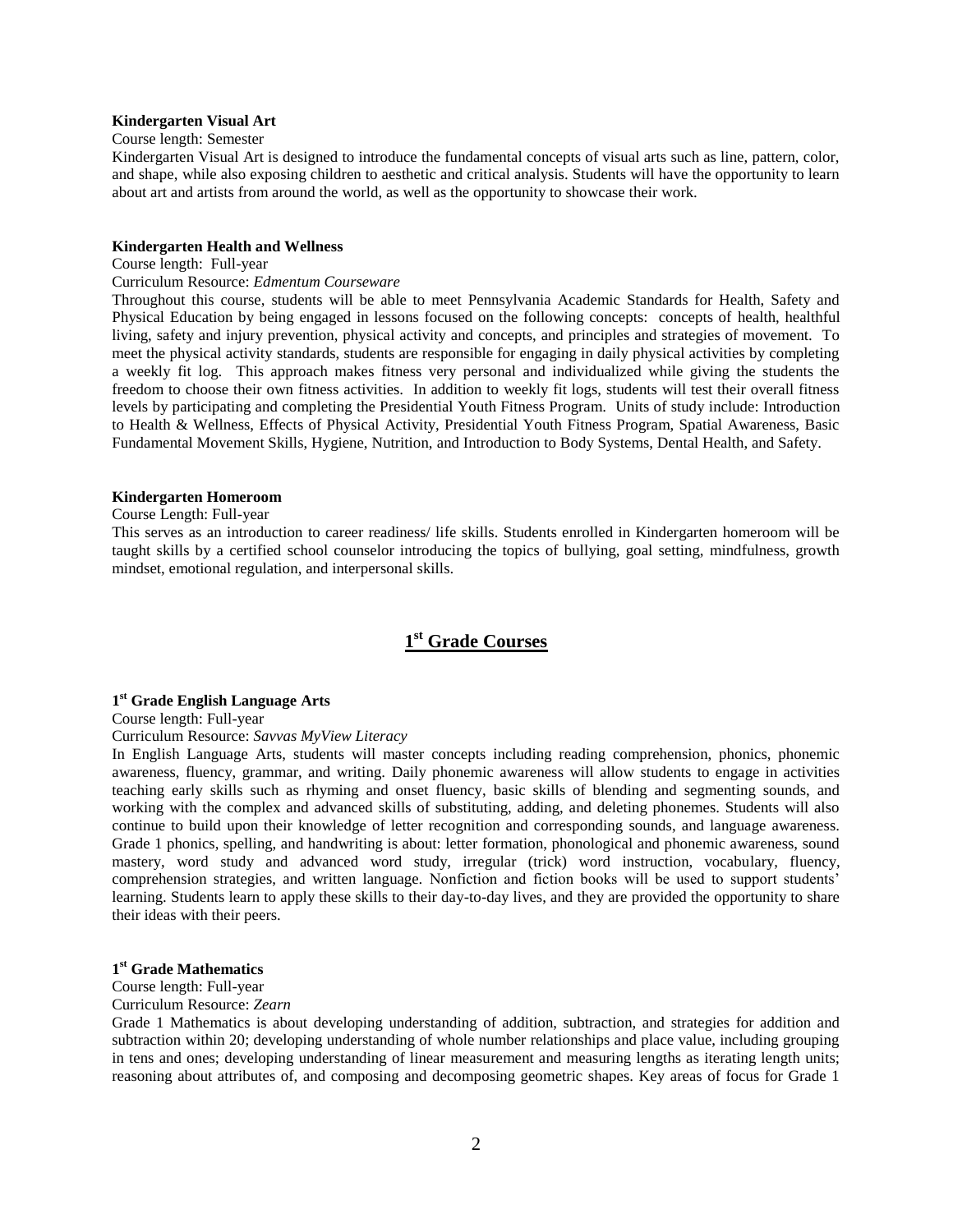Mathematics include addition and subtraction concepts, skills, and problem solving. The required fluency at the end of Grade 1 Mathematics is to add and subtract fluently within 10.

# **1 st Grade Social Studies**

Course length: Full-year

Curriculum Resource: *Savvas MyWorld*

In Social Studies, students will explore concepts including geography, rules and laws, rights and responsibilities, people and places, American symbols and holidays, cultures, and goods and services. Students learn to apply these skills to their day-to-day lives, and they are provided the opportunity to share their ideas, traditions, and customs with their peers.

# **1 st Grade Science**

Course length: Full-year Curriculum Resource: *Mystery Science*

In Science, students will dive into concepts including habitats for plants and animals, life cycles, weather, seasons, earth's resources, matter, sounds and movements, energy and integrated safety units throughout the year. Students will explore these concepts using their senses to record observations. Students learn to apply these skills to their dayto-day lives, and they are provided the opportunity to share their ideas, traditions, and customs with their peers.

# **1 st Grade Music**

Course length: Semester

1<sup>st</sup> Grade Music is designed to continue building upon the fundamental concepts of music. We begin to apply our knowledge of rhythm, beat, timbre, dynamics and melody to new and familiar music! Students will participate in various musical activities allowing them to develop their musicianship skills as well as foster an interest in Music. Activities include dancing, singing, games and instrument playing.

# **1 st Grade Visual Art**

#### Course length: Semester

1<sup>st</sup> Grade Visual Art is designed to continue building upon the elements and principles of visual art such as color, balance, space, and texture through mixed media, while also exposing children to aesthetic and critical analysis. Students will have the opportunity to learn about art and artists from around the world, as well as the opportunity to showcase their work.

# **1 st Grade Health and Wellness**

Course length: Full-year

Curriculum Resource: *Edmentum Courseware*

Throughout the Health and Wellness course, students will be able to meet Pennsylvania Academic Standards for Health, Safety and Physical Education by being engaged in lessons focused on the following categories: concepts of health, healthful living, safety and injury prevention, physical activity and concepts, principles and strategies of movement. To meet the physical activity standards, the students are responsible for engaging in daily physical activities by completing a weekly fit log. This approach makes fitness very personal and individualized while giving the students the freedom to choose their own fitness activities. In addition to weekly fit logs, students will test their overall fitness levels by participating and completing the Presidential Youth Fitness Program. The students will also learn topics such as, types and causes of common health problems of children, hygiene practices and what to do in emergency situations. Units of study include: Introduction to Health & Wellness, Effects of Physical Activity, Presidential Youth Fitness Program, Spatial Awareness, Basic Fundamental Movement Skills, Hygiene, Nutrition, and Introduction to Body Systems, Dental Health, and Safety.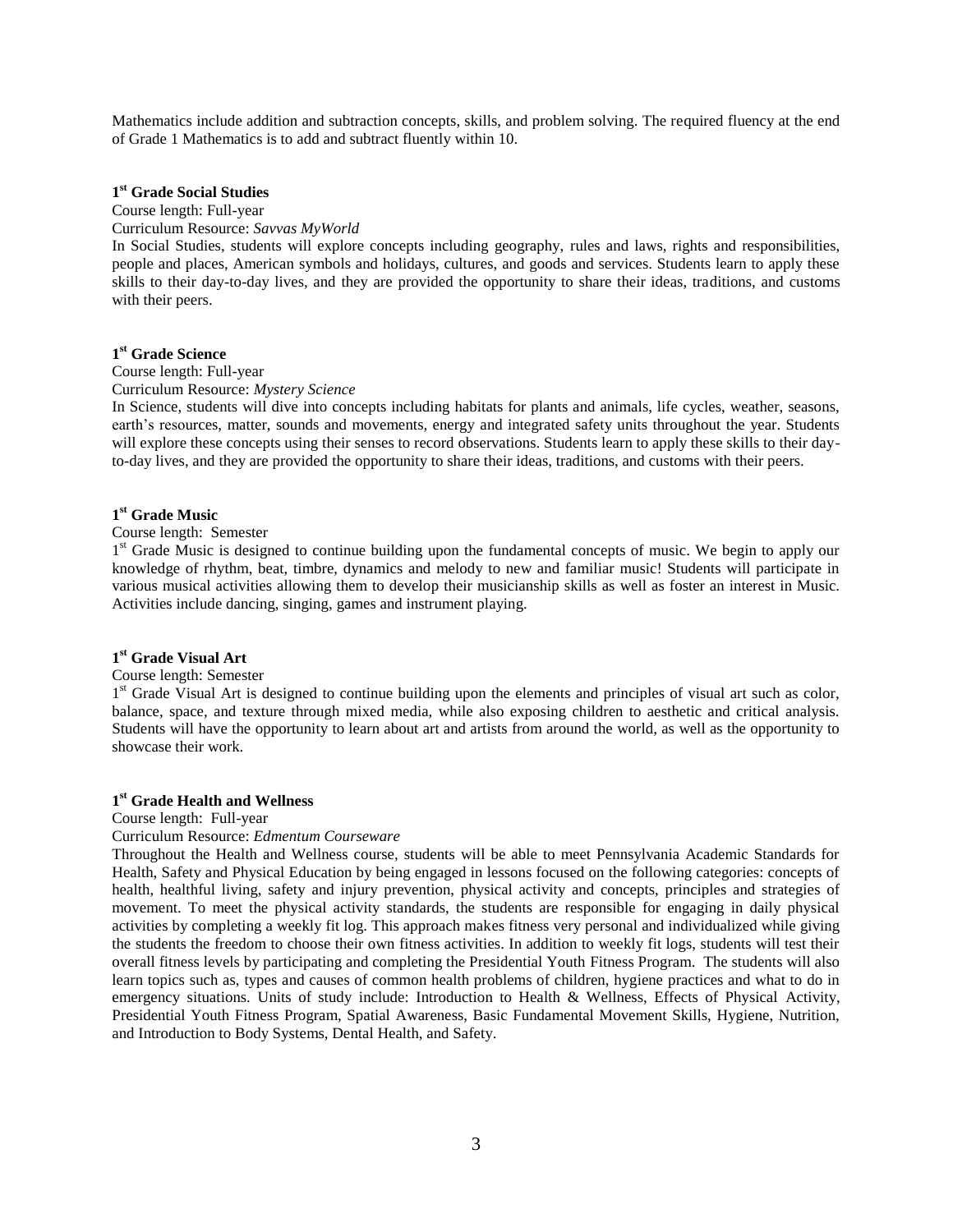# **1 st Grade Homeroom**

#### Course Length: Full-year

Students enrolled in 1<sup>st</sup> grade homeroom will be extending their career readiness/ life skills to help developmental growth. Students will be enhancing their skills by being taught lessons by a certified school counselor in regards to assessing different types of bullying behaviors, defining goals, practicing listening skills, growth mindset, learning about kindness, and anger management.

# **2 nd Grade Courses**

# **2 nd Grade English Language Arts**

Course length: Full-year

Curriculum Resource: *Savvas MyView Literacy* 

In this course, students are exposed to various types of texts, including nonfiction and fiction. Foundational skills are introduced and practiced so scholars can fluently decode words to analyze language with engaging and rigorous texts. Scholars will engage in daily phonemic awareness activities, including rhyming, onset fluency, and blending, isolating, segmenting, adding and deleting phonemes. Students will also continue to build upon and develop skills in the areas of comprehension, writing and grammar. This course encompasses phonemic awareness, phonics, vocabulary, high-frequency words, fluency comprehension strategies and written language. Students learn to apply these skills to their day-to-day lives, and they are provided the opportunity to share their ideas with their peers.

# **2 nd Grade Mathematics**

Course length: Full-year

#### Curriculum Resource: *Zearn*

In Mathematics, students will master measurement, time, money, fractions, addition and subtraction. Grade 2 mathematics is about extending understanding of base-ten notation, building fluency with addition and subtraction, using standard units of measure, and describing and analyzing shapes. The areas of focus are addition and subtraction concepts, skills, and problem solving. We explore these topics by solving problems related to a student's world, interactive games, and working with their peers in teams. Required fluency for the end of Grade 2 Mathematics includes adding and subtracting within 20, and then adding and subtracting within 100.

# **2 nd Grade Science**

Course length: Full-year

Curriculum Resource: *Mystery Science*

In Science, students will explore the world around them by learning to question, investigate, and reason based on evidence. Students will have the opportunity to find answers to their own questions about plants, animals, changes to the Earth, and the properties of materials. They will then apply what they learn to real-life scenarios by engaging in hand-on experiments throughout the year.

# **2 nd Grade Social Studies**

Course length: Full-year

Curriculum Resource: *Savvas MyWorld*

In this course, students will spend time examining topics such as citizenship, government, economics, geography and history. Students learn to apply these skills to their day-to-day lives, and they are provided the opportunity to share their ideas, traditions, and customs. Online resources and study aides will support and enrich daily learning.

# **2 nd Grade Music**

#### Course length: Semester

2<sup>nd</sup> Grade Music is designed to continue building upon the fundamental concepts of music as previously introduced. 2<sup>nd</sup> grade has the unique opportunity to begin reading musical solfege sounds, stick notation rhythm patterns, and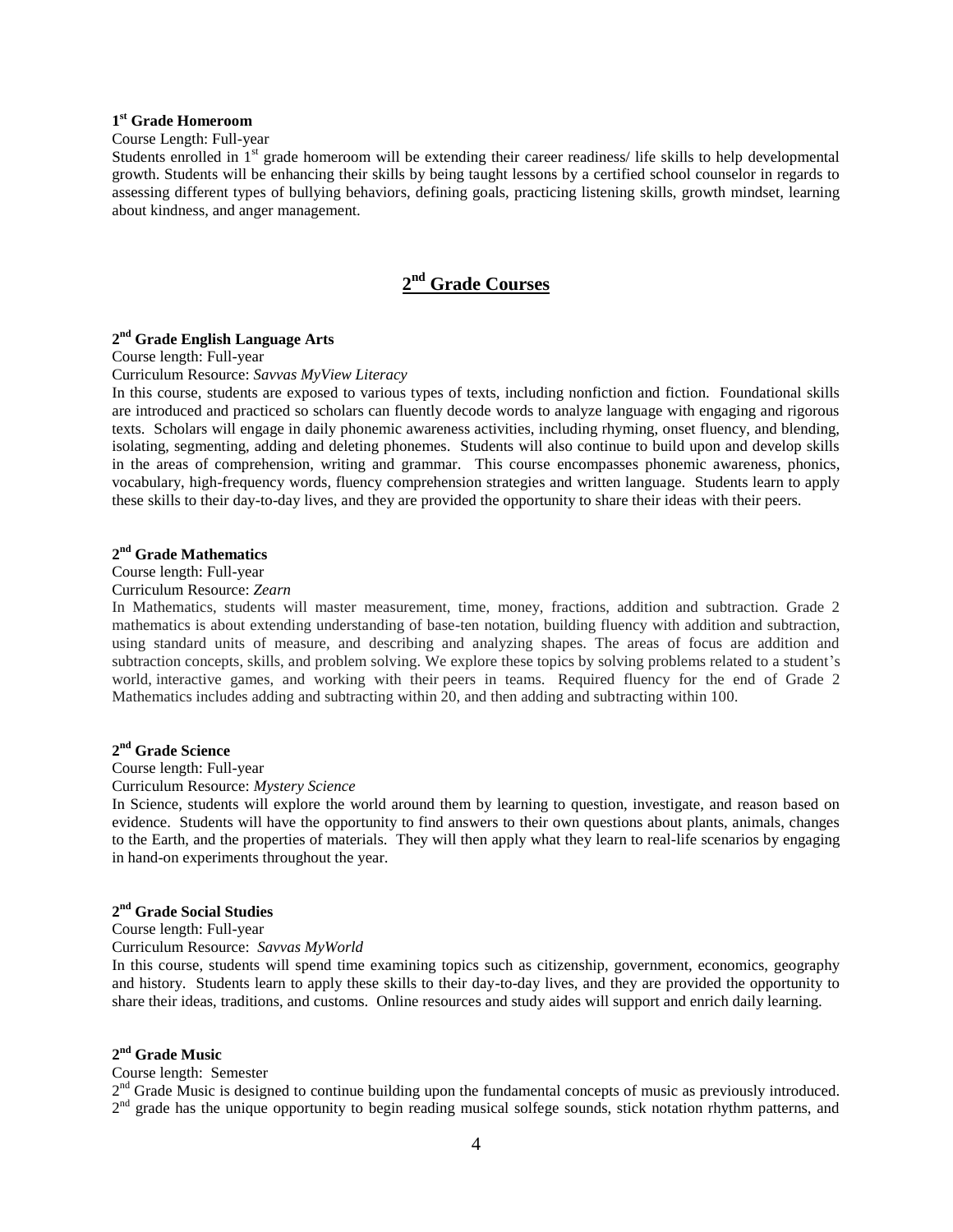reading these materials on the staff. We also dive into writing our own music, or composition. Students will participate in various musical activities allowing them to develop their musicianship skills as well as foster an interest in Music. Activities include dancing, singing, games, staff writing, expression exercises and instrument playing. Instruction is varied to serve all needs.

# **2 nd Grade Visual Art**

#### Course length: Semester

 $2<sup>nd</sup>$  Grade Visual Art is designed to continue building upon the elements and principles of visual art such as line, color, shape, form, and texture through mixed media, while also engaging in aesthetic and critical analysis. Students will explore art as a language through drawing and writing with visual story telling. Students will also have the opportunity to learn about art and artists from around the world, as well as the opportunity to showcase their work.

# **2 nd Grade Health and Wellness**

Course length: Full-year

Curriculum Resource: *Edmentum Courseware*

Throughout the Health and Wellness course, students will be able to meet Pennsylvania Academic Standards for Health, Safety and Physical Education by being engaged in lessons focused on the following categories: concepts of health, healthful living, safety and injury prevention, physical activity and concepts, principles and strategies of movement. To meet the physical activity standards, the students are responsible for engaging in daily physical activities by completing a weekly fit log. This approach makes fitness very personal and individualized while giving the students the freedom to choose their own fitness activities. In addition to weekly fit logs, students will test their overall fitness levels by participating and completing the Presidential Youth Fitness Program. Units of study include: Introduction to Health & Wellness, Importance of Physical Education, Presidential Youth Fitness Program, Safety Practices, Basic Movement Skills, Nutrition, Respiratory System, Emergencies, Decision Making, Growth and Development, Circulatory System, Environmental Factors and Health, and Cooperation.

# **2 nd Grade Homeroom**

#### Course Length: Full-year

Students enrolled in 2<sup>nd</sup> grade homeroom will continue to develop career readiness/ SEL skills. Students will be taught lessons by the certified school counselor dealing with the topics of bullying prevention, listening skills, types of conflict, anger management, and empathy.

# **3 rd Grade Courses**

# **3 rd Grade English Language Arts**

Course length: Full-year

Curriculum Resource: *Savvas MyView Literacy* 

The English Language Arts curriculum encompasses foundational skills, reading skills, writing composition, word study, and vocabulary acquisition. Third grade students will experience a variety of genres within fictional and nonfictional texts. Our texts use Science and Social Studies topics, poetry, short stories, plays, and articles to teach a variety of comprehension skills. Students will also demonstrate an understanding of various writing types and techniques to master all English Language Arts Standards.

# **3 rd Grade Mathematics**

Course length: Full-year

Curriculum Resource: *Zearn*

In Third Grade Mathematics, students will master the following topics: multiplying and dividing friendly and tricky numbers, measurement using place value strategies, area using unit tiles and designing an area model for irregular shapes, fractions as numbers using fraction strips and pictorial models, and displaying data with a focus on reading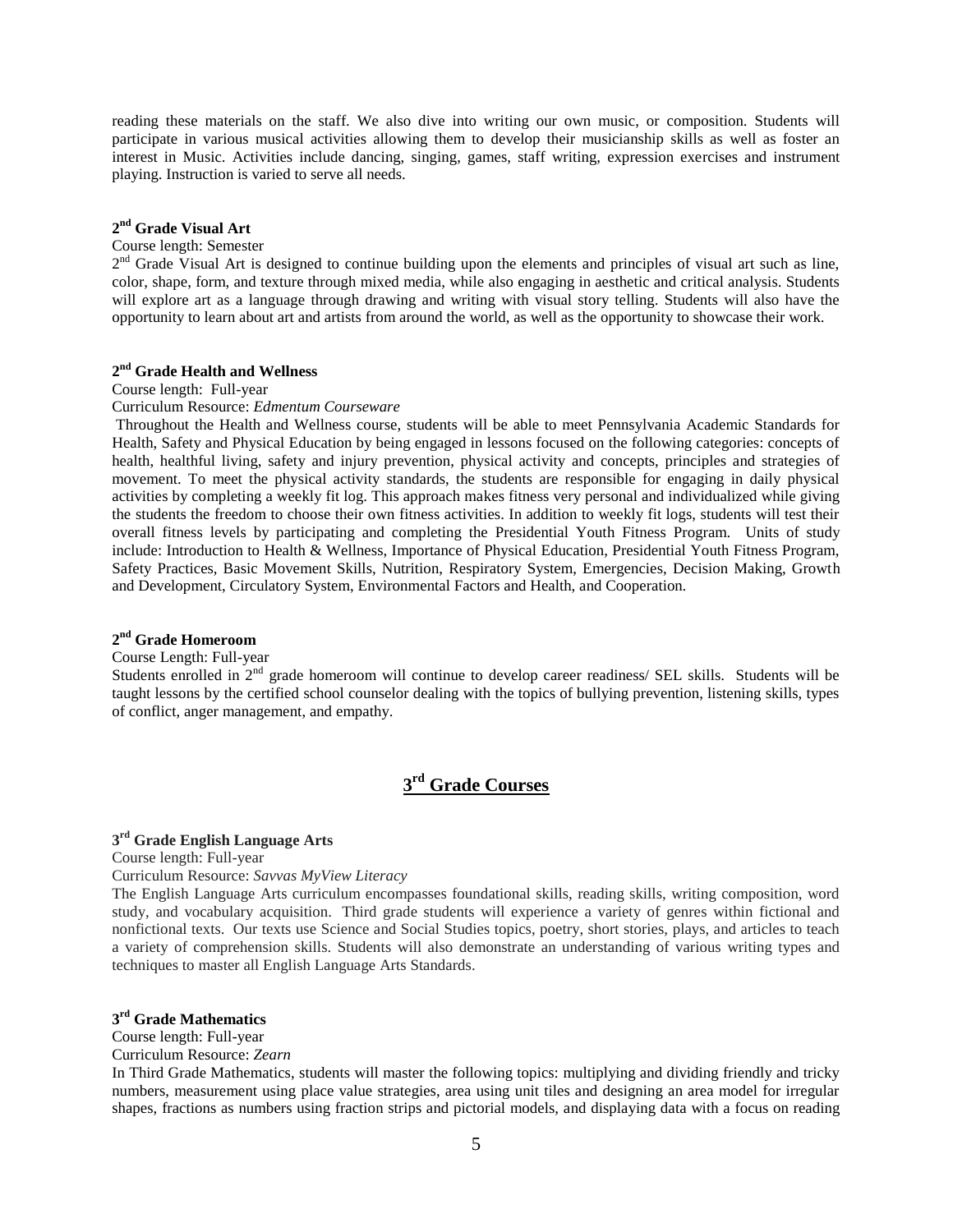bar charts and line plots. The key area of focus for third-grade mathematics is developing an understanding of multiplication and division and strategies for multiplication and division within 100, developing an understanding of fractions, especially unit fractions (fractions with numerator 1), developing an understanding of the structure of rectangular arrays and of area, and describing and analyzing two-dimensional shapes.

# **3 rd Grade Science**

#### Course length: Full-year

#### Curriculum Resource: *Mystery Science*

The Science curriculum allows students to examine our Earth and living things through investigation and inquiry. As an introduction to biological sciences, such as plant life, animal life, and genetic adaptations, physical sciences, such as physics and chemistry, students will engage in a variety of lessons and activities to deepen their understanding of science.

# **3 rd Grade Social Studies**

#### Course length: Full-year

#### Curriculum Resource: *Savvas MyWorld*

In Social Studies, students will explore the concept of community, while gaining knowledge of the development of early cultures, systems of government, and how communities and cultures interconnect locally and globally. Culture and traditions are evaluated as students explore the earliest civilizations and exploration of the Americas through map skills, economic concepts of money, production, and resources as students create timelines and government and law.

# **3 rd Grade Music**

#### Course length: Semester

3rd Grade Music is designed to continue building upon the fundamental concepts of music as previously introduced. 3<sup>rd</sup> grade students will explore a wider range of musical ideas such as meter, conducting, types of performing music (waltz vs marching), composition, analysis and how music makes us feel. Students will participate in various musical activities allowing them to develop their musicianship skills as well as foster an interest in Music. Activities include dancing, singing, games, staff writing, expression exercises and instrument playing. A Guided Listening Journal and writing prompts will encourage the reading foundations needed in 3<sup>rd</sup> Grade and foster an internal curiosity about the music in the world around us. Instruction is varied to serve all needs.

# **3 rd Grade Visual Art**

#### Course length: Semester

3<sup>rd</sup> Grade Visual Art is designed to continue building upon the elements and principles of visual art such as line, color, shape, form, and texture through mixed media, while also engaging in aesthetic and critical analysis. Students will explore art as a language through drawing and writing with visual story telling. Students will create and analyze portraits, learn about art and artists from around the world, as well as the opportunity to showcase their work.

# **3 rd Grade Health and Wellness**

#### Course length: Full-year

#### Curriculum Resource: *Edmentum Courseware*

Throughout the Health and Wellness, the students will be engaged in lessons focused on the following categories: concepts of health, healthful living, safety and injury prevention, physical activity and concepts, principles and strategies of movement. To meet the physical activity standards, the students are responsible for engaging in daily physical activities by completing a weekly fit log. This approach makes fitness very personal and individualized while giving the students the freedom to choose their own fitness activities. In addition to weekly fit logs, students will test their overall fitness levels by participating and completing the Presidential Youth Fitness Program. Units of study include: Why Health is Important, Presidential Youth Fitness Program, Basic Movement Skills, Human Growth & Development, The Muscular System, Nutrition, Tobacco, Alcohol and Other Drugs, Cooperation and Conflict Resolution, Hygiene, The Circulatory System, The Nervous System, and Fitness Testing.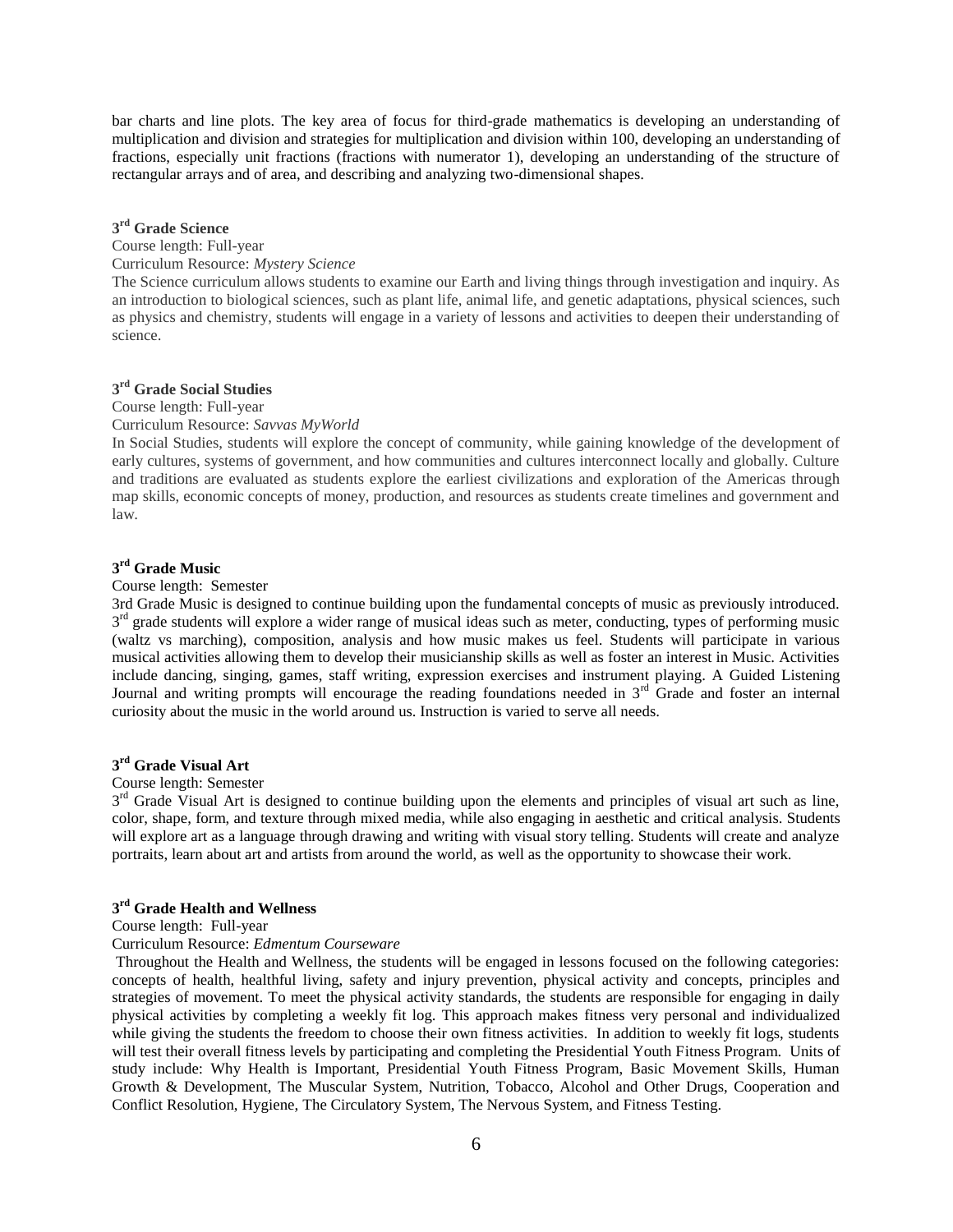# **3 rd Grade Homeroom**

#### Course Length: Full-year

Students enrolled in 3rd grade homeroom will continue to develop career readiness/ SEL skills. Students will be taught lessons by a certified school counselor which will expand their understanding on topics related to: tattling versus telling, introduction to SMART goals, Resiliency (the power of yet), conflict resolution, mindfulness, and friendship skills.

# **4 th Grade Courses**

# **4 th Grade English Language Arts**

Course length: Full-year

Curriculum Resource: *Savvas MyView Literacy*

In English Language Arts, students will experience various forms of nonfiction and fiction texts. They will develop a rich vocabulary and an understanding of sentence structure and correct grammar. Reading comprehension strategies, text-based analysis, and various writing types and techniques will be employed throughout the year. Students will engage in a novel study of the story, *Because of Winn-Dixie,* while also being immersed in various texts throughout the year.

# **4 th Grade Mathematics**

Course length: Full-year

Curriculum Resource: *Zearn*

Grade 4 Mathematics is about developing understanding and fluency with multi-digit multiplication, and developing understanding of dividing to find quotients involving multi-digit dividends; developing an understanding of fraction equivalence, addition and subtraction of fractions with like denominators, and multiplication of fractions by whole numbers; understanding that geometric figures can be analyzed and classified based on their properties, such as having parallel sides, perpendicular sides, particular angle measures, and symmetry.

# **4 th Grade Science**

Course length: Full-year Curriculum Resource: *Mosa Mack Science*

In Science, students explore nature, life cycles, ecosystems, Earth, weather, space, matter, energy, electricity, and integrated safety units throughout the year. Students will use inquiry based methods to explore, evaluate, analyze, and form conclusions through investigations throughout Science. Fourth grade students will participate in a science fair in the Spring, which students must utilize and apply the scientific method to create and present a final project to their classmates.

# **4 th Grade Social Studies**

Course length: Full-year Curriculum Resource: *Savvas MyWorld*

In Social Studies, students will explore various regions of the United States, U.S. Government, Pennsylvania history, geography, and economics. As the year progresses, students will gain a better understanding of the development and history of their country, government, and home state of Pennsylvania. Upon completion of studying the regions, students will apply their knowledge through a research project based on a given state and will present an oral and visual presentation. Online curriculum, study aids, and various resources will support and enrich daily learning.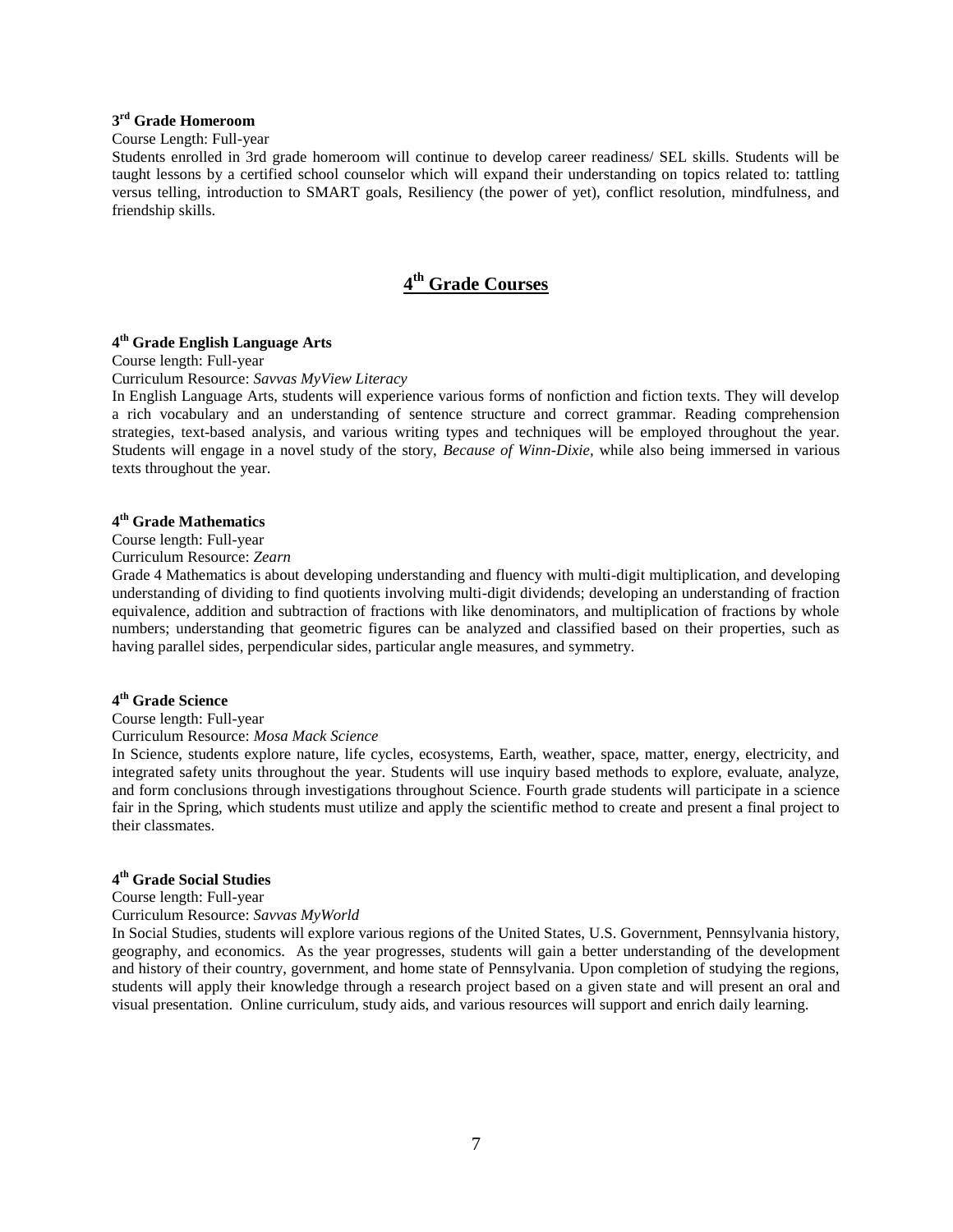# **4 th Grade Music**

#### Course length: Semester

4th Grade Music is designed to continue building upon the fundamental concepts of music as previously introduced. Students will participate in various musical activities allowing them to develop their musicianship skills as well as foster an interest in Music. Activities include dancing, singing, games, staff writing, expression exercises and instrument playing. Instrumental music is heavily focused on reading, writing, composing and improvising melodies in this class. Students will be encouraged to work in groups and on their own to add valuable input to created and performed musical selections. Instruction is varied to serve all needs.

# **4 th Grade Visual Art**

### Course length: Semester

4th Grade Visual Art is designed to continue building upon the elements and principles of visual art such as line, color, shape, form, and texture through mixed media, while also engaging in aesthetic and critical analysis. Students will learn how to communicate through visual art and craft artist statements. Additionally, students will explore cross-curricular connections between visual art and other subjects, as well as explore careers in the arts. Students will have the opportunity to exhibit their work.

# **4 th Grade Health and Wellness**

# Course length: Full-year

### Curriculum Resource: *Edmentum Courseware*

Throughout this course, students will be able to meet Pennsylvania Academic Standards for Health, Safety and Physical Education by being engaged in lessons focused on the following categories: concepts of health, healthful living, safety and injury prevention, physical activity and concepts, principles and strategies of movement. To meet the physical activity standards, the students are responsible for engaging in daily physical activities by completing a weekly fit log. This approach makes fitness very personal and individualized while giving the students the freedom to choose their own fitness activities. In addition to weekly fit logs, students will test their overall fitness levels by participating and completing the Presidential Youth Fitness Program. Units of study include: Why Physical Education, Presidential Youth Fitness Program, Basic Movements and Spatial Awareness, Nutrition, A Healthy Life, Emergencies, Emotional Health, Drugs, Sports, and Digestive System.

# **4 th Grade Homeroom**

#### Course Length: Full-year

Students enrolled in 4th grade homeroom will be reinforcing and broadening their career readiness/ life skills. Students will be taught lessons by a certified school counselor in regards to differentiating between bystander and up stander behaviors, determining differences between long and short term goals, learning to stop and think prior to actions, practicing/ implementing positive self-talk, empathy, defining "good" friend behavior, and test taking skills.

# **5 th Grade Courses**

# **5 th Grade English Language Arts**

Course length: Full-year

Curriculum Resource: *Savvas MyView Literacy*

In English Language Arts, students will be exposed to various forms of nonfiction and fiction text. Students will broaden their vocabulary and enhance their grammar skills through practice and application. They will acquire and extend reading comprehension strategies, write multi-paragraph pieces using a variety of writing styles, and complete text-based analyses throughout the year. Students will read two novels in this course, *Maniac Magee* and *Esperanza Rising*.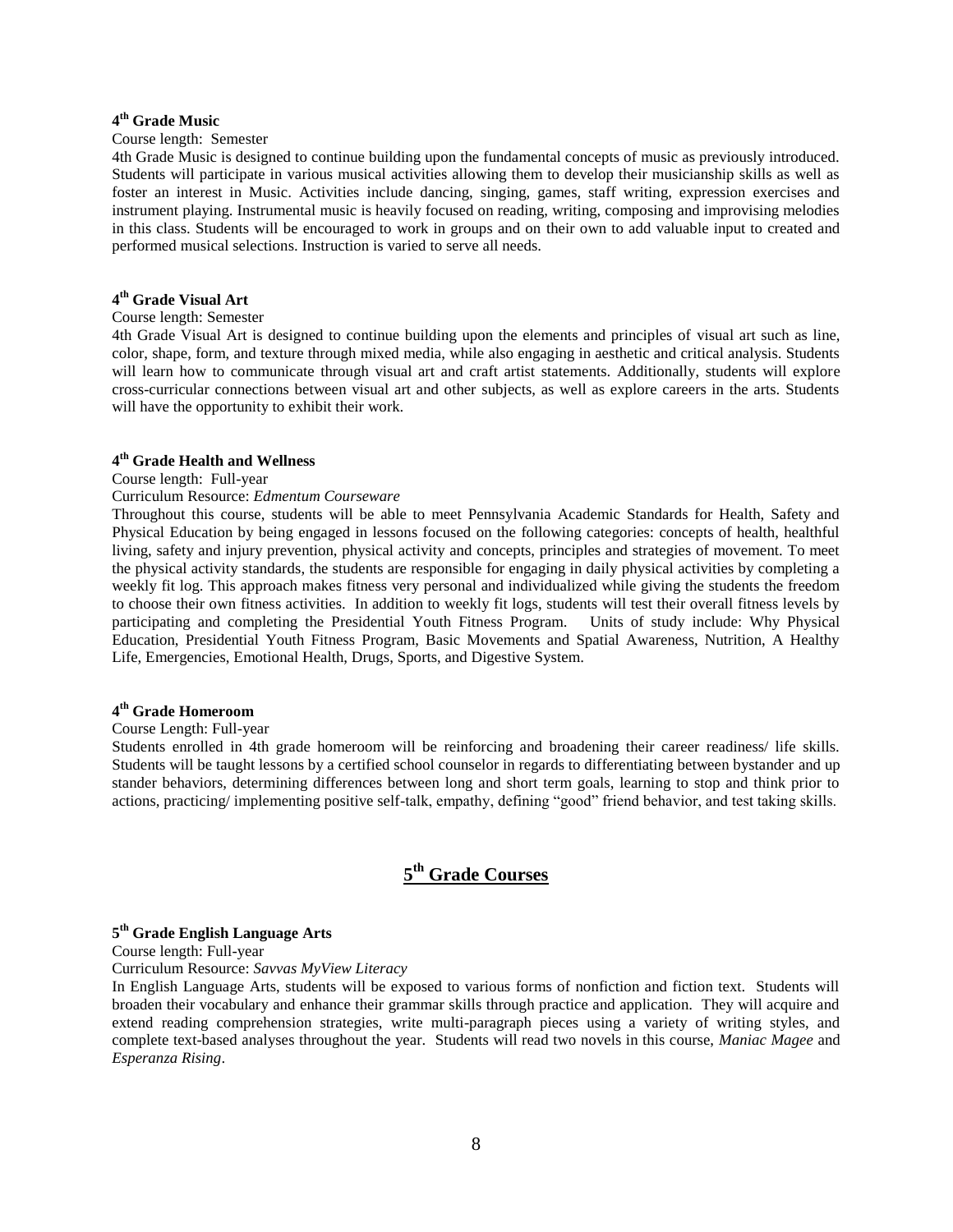# **5 th Grade Mathematics**

Course length: Full-year

#### Curriculum Resource: *Zearn*

Grade 5 Mathematics is about developing fluency with addition and subtraction of fractions, and developing understanding of the multiplication of fractions and of division of fractions in limited cases (unit fractions divided by whole numbers and whole numbers divided by unit fractions); extending division to two-digit divisors, integrating decimal fractions into the place value system and developing understanding of operations with decimals to hundredths, and developing fluency with whole number and decimal operations; and developing understanding of volume.

# **5 th Grade Science**

Course length: Full-year

Curriculum Resource: *Mosa Mack Science*

Grade 5 Science is an engaging and thought provoking course covering Life, Physical, and Earth Sciences. This course is grounded in the Next Generation Science Standards, meaning students will be conducting investigations, allowing them to create curiosity and to learn about: atoms, chemical and physical changes, gravity, energy transfer, plant growth, food webs, our sun, the night sky, the Earth's four spheres and their interaction, Earth's water, communities' resources, climate change, and sustainability. They will also get to partake in Engineering Design! All units will be preparing them for everyday life and potential futures in science.

# **5 th Grade Social Studies**

Course length: Full-year

#### Curriculum Resource: *Savvas MyWorld*

In Social Studies, students will discover the history of the Americas from the first Native Americans through the  $21<sup>st</sup>$ century. We will discuss not only historical events through these periods, but also explore the motives and mindset of the people who made influenced history. Students will explore Native Americans, the English Colonies, the American Revolution, the Civil War and finally the  $21<sup>st</sup>$  Century.

# **5 th Grade Music**

#### Course length: Semester

5th Grade Music is designed to continue building upon the fundamental concepts of music as previously introduced. Students will participate in various musical activities allowing them to develop their musicianship skills as well as foster an interest in Music. Activities include dancing, singing, games, staff writing, expression exercises and instrument playing. Instrumental music is heavily focused on reading, writing, composing and improvising chords and accompaniments in this class. Students will be encouraged to work in groups and on their own to add valuable input to created and performed musical selections. Instruction is varied to serve all needs.

#### **5th Grade Art**

#### Course length: Semester

5<sup>th</sup> Grade Visual Art is designed to continue building upon the elements and principles of visual art through sketching, sculpting and using mixed media, while also engaging in aesthetic and critical analysis. Students will explore artistic expression by creating and building a portfolio, writing artist statements and visual story telling. Additionally, students will learn about how visual art and math are connected, and will explore careers in the visual arts. Students will have the opportunity to exhibit their work.

# **5 th Grade Health and Wellness**

Course length: Full-Year

#### Curriculum Resource: *Edmentum Courseware*

Throughout this course, students will be able to meet Pennsylvania Academic Standards for Health, Safety and Physical Education by being engaged in lessons focused on the following categories: concepts of health, healthful living, safety and injury prevention, physical activity and concepts, principles and strategies of movement. To meet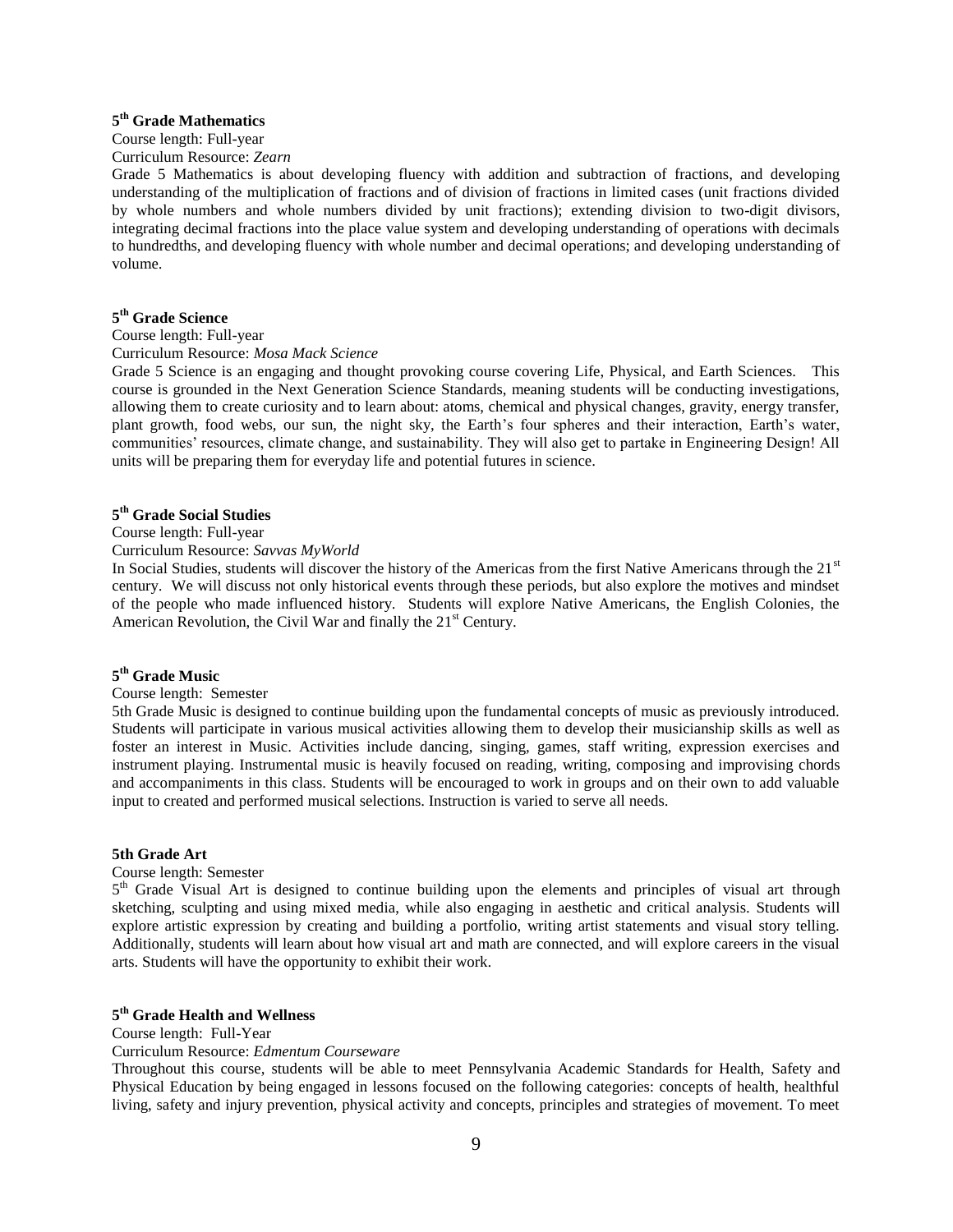the physical activity standards, the students are responsible for engaging in daily physical activities. This approach makes fitness very personal and individualized while giving the students the freedom to choose their own fitness activities. Students will complete online activity journals. Units of study include: Why Physical Education, Presidential Youth Fitness Program, Basic Movements, My Plate, Skeletal System, Nervous System, Muscular System, Emergencies, Sportsmanship, and Peer Pressure.

#### **5th Grade Introduction to Programming 1**

Course Length: Full-Year

#### Curriculum Resource: *CodeHS*

Throughout this course, students will learn the basics of programming by writing code and creating programs that solve problems. The programming language students will be using in this course is JavaScript. Students will learn JavaScript commands, functions, and control structures by solving puzzles and writing creative programs for Karel to follow. Students will be required to engage in 1 live learning class, per week, with a teacher and peers to enhance their understanding of all the learned concepts and skills. Students will be required to work independently in CodeHS throughout the week to remain on pace with course concepts.

# **5 th Grade Homeroom**

Course Length: Full-year

Students enrolled in 5th grade homeroom will be refining their career readiness/ life skills. Students will be taught lessons by a certified school counselor in regards to analyzing cyberbullying behaviors, developing long term goals, distinguishing characteristics and actions of respect, growth mindset, demonstrating acts of kindness, perspective taking, test taking skills, and stress management.

# **World Language Optional Course**

#### **Kindergarten Spanish**

#### Course Length: Full-year

This course will offer a thematic approach to learning the Spanish language and culture. This course will feature an engaging variety of learning activities including games, songs and virtual field trips. There will be a focus on speaking skills.

# **1 st Grade Spanish**

#### Course Length: Full-year

This course will offer a thematic approach to learning the Spanish language and culture. This course will feature an engaging variety of learning activities including videos, games, songs and virtual field trips. There will be a focus on speaking and listening skills.

# **2 nd Grade Spanish**

#### Course Length: Full-year

This course will offer a thematic approach to learning the Spanish language and culture. This course will build on the skills learned in First Grade Spanish. This course will feature an engaging variety of learning activities including videos, games, songs and virtual field trips. There will be a focus on speaking and listening skills.